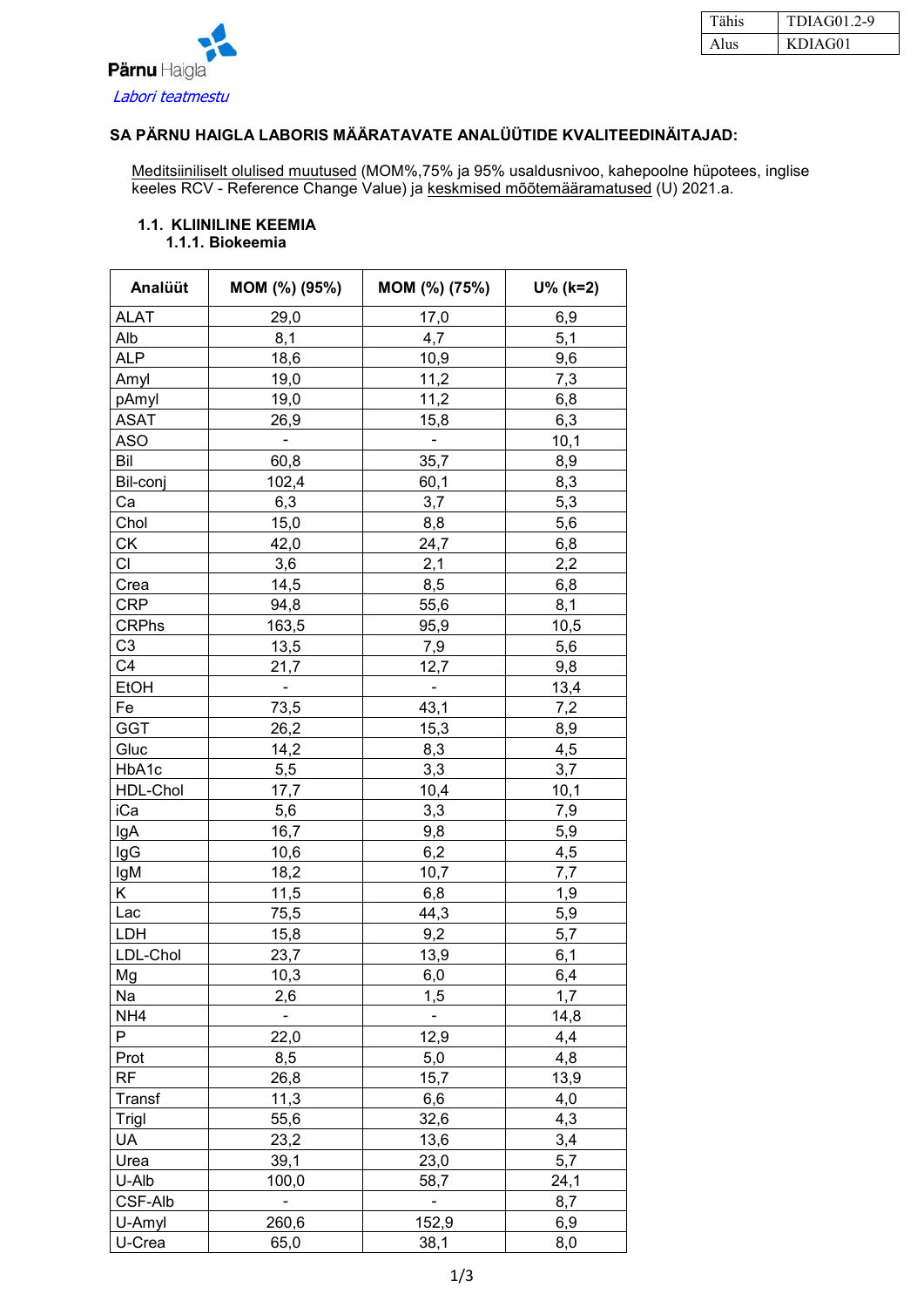

| Tähis | TDIAG01.2-9 |
|-------|-------------|
| A lus | KDIAG01     |

| Analüüt         | MOM (%) (95%) | MOM (%) (75%) | $U\%$ (k=2) |
|-----------------|---------------|---------------|-------------|
| U-Prot          | 98,7          | 57,9          | 10,7        |
| <b>CSF-Prot</b> | -             |               | 6,7         |
| $U-P$           | 50,7          | 29,8          | 8,2         |
| U-Ca            | 76,4          | 44,9          | 9,0         |
| U-Mg            | 106,3         | 62,3          | 3,4         |
| U-Na            | 79,6          | 46,7          | 2,3         |
| U-K             | 67,7          | 39,7          | 2,2         |
| U-CI            |               |               | 3,4         |

## **1.1.2. Immunoloogia**

| Analüüt         | MOM (%) (95%)            | MOM (%) (75%)            | $U\%$ (k=2) |
|-----------------|--------------------------|--------------------------|-------------|
| CA 125          | 39,0                     | 22,9                     | 11,1        |
| CA 15-3         | 21,9                     | 12,8                     | 15,0        |
| CA 19-9         | 68,1                     | 40,0                     | 26,9        |
| <b>CEA</b>      | 51,2                     | 30,1                     | 11,0        |
| CCP IgG         | $\blacksquare$           | $\blacksquare$           | 14,1        |
| CK-MBm          | 54,5                     | 32,0                     | 19,5        |
| <b>Digox</b>    |                          | $\blacksquare$           | 24,8        |
| Fer             | 38,6                     | 22,7                     | 13,6        |
| Fol             | 72,1                     | 42,3                     | 31,5        |
| fPSA            | 23,0                     | 13,5                     | 16,5        |
| <b>FSH</b>      | 36,2                     | 21,2                     | 9,6         |
| fT <sub>3</sub> | 22,7                     | 13,3                     | 13,5        |
| fT4             | 26,2                     | 15,4                     | 14,4        |
| hCG             | ÷                        | -                        | 15,4        |
| HE4             |                          |                          | 13,5        |
| IgE             |                          |                          | 22,7        |
| IgE Spe         |                          |                          | 13,0        |
| LH              | 63,9                     | 37,5                     | 9,7         |
| NT-proBNP       |                          | $\blacksquare$           | 13,2        |
| Myogl           | 40,2                     | 23,6                     | 13,2        |
| PCT             |                          | $\blacksquare$           | 16,4        |
| Prol            | 82,5                     | 48,4                     | 9,8         |
| Prog            | ÷,                       | $\overline{\phantom{a}}$ | 13,9        |
| <b>PSA</b>      | 26,5                     | 15,5                     | 17,3        |
| cTnl            | 104,5                    | 61,3                     | 17,0        |
| TPO IgG         | 5,3                      | 21,7                     | 11,0        |
| <b>TSH</b>      | 59,6                     | 35,0                     | 8,5         |
| Paracet         | -                        | -                        | 4,7         |
| Valpr           | -                        | $\overline{\phantom{0}}$ | 14,2        |
| Vanco           | $\overline{\phantom{0}}$ |                          | 9,4         |
| Vit B12         |                          |                          | 19,6        |
| Vit D           |                          |                          | 17,4        |